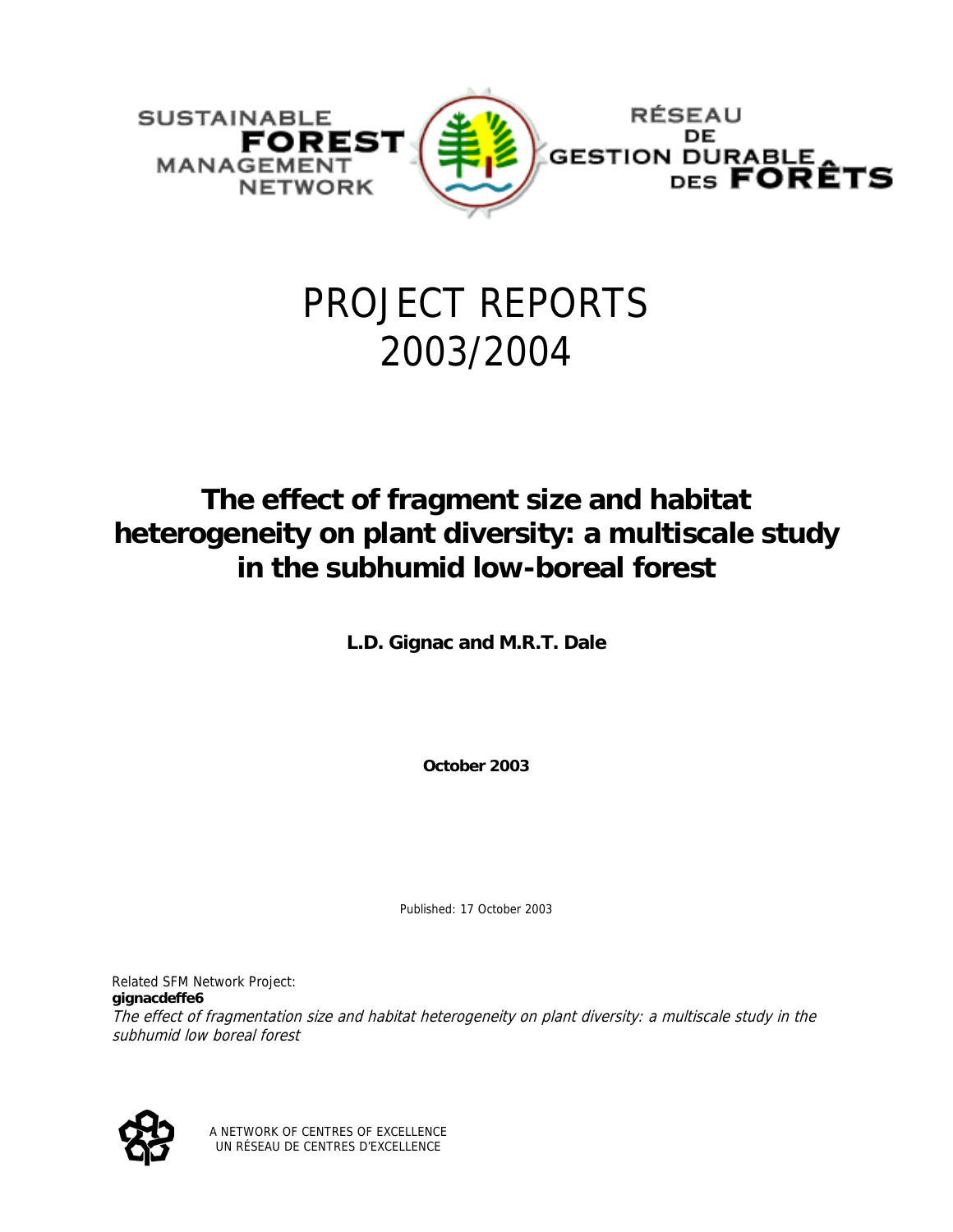**The effect of fragment size and habitat heterogeneity on plant diversity: a multiscale study in the subhumid low-boreal forest.** 

**By** 

# **L. D. Gignac<sup>1</sup> and M.R.T. Dale2**

**Key words**: upland low-boreal, vascular plants, bryophytes, lichens, diversity, fragmentation, microhabitats, microclimate, heterogeneity.

<sup>1</sup> Faculté Saint-Jean, University of Alberta, 8406 91<sup>St</sup>, Edmonton, AB. T6C 4G9. <u>dgigna@ualberta.ca</u> **2** Department of Biological Sciences, University of Alberta, Edmonton, AB.

**Submitted:** October, 2003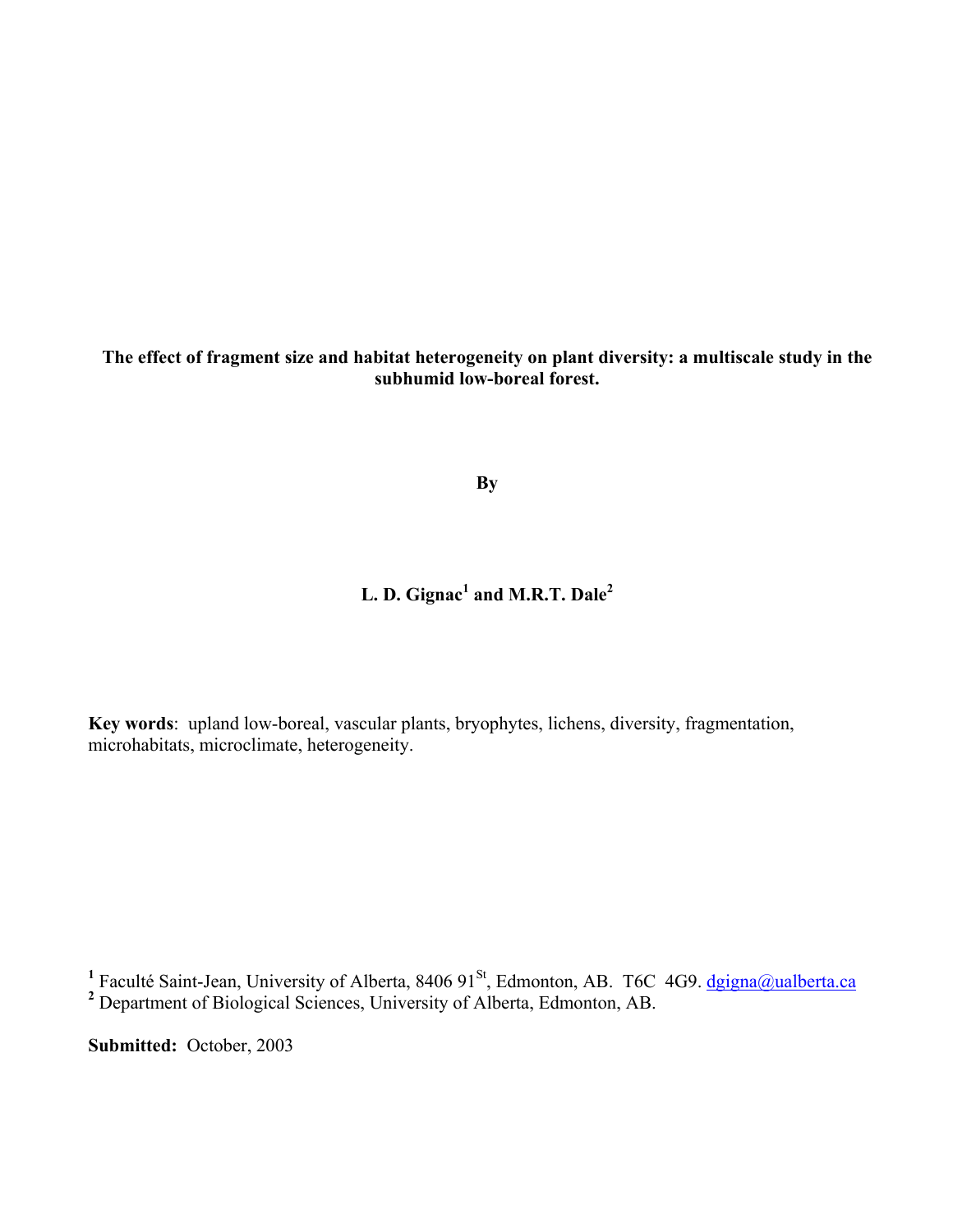#### **Overview and research objectives**

Woodlots are an integral part of sustainable forestry management, currently accounting for 20% of the timber annual sales, and an important component for any strategy to manage the post clearing landscape's biodiversity within the White Zone (Agricultural Area). As some woodlots are extensively managed, they are subjected to a significant environmental pressure. The fate of the biota in a short and long-term frame is of concern to private owners and forest managers. In a general context, the biota of woodlots represents an equilibrium situation of forest fragments, after sufficient time has passed for the full range of post fragmentation changes to occur.

Forest fragmentation over the landscape affects both habitat quality and quantity. By reducing the total area of continuous forest cover, forest fragmentation decreases the quantity of available habitat, and by changing the physical environment of the remaining forest fragments; it affects the quality of the remaining habitat. Since reduction of the total area of forest is often seen as inevitable, it is imperative that forest managers have an understanding of the qualitative changes in habitat in remaining forest fragments so that they can be minimised. Changes in the physical environment of forest fragments include increased wind exposure and higher levels of solar radiation (Camargo & Capos 1995, Sillet et al. 1995, Malcolm 1998). As a result, conditions for plant growth often become warmer and drier and shadetolerant species are replaced by shade intolerant species (Smith 1996). These physical and biological changes are often termed 'edge effects' as they are most pronounced at the edge of forest fragments and decrease until the physical environment of the forest is similar to that of non-fragmented forest. This forest can be termed 'interior forest'. The amount of interior forest remaining in a forest fragment depends on the size and shape of the fragment. Very small fragments and fragments with a large amount of edge because of their shape may not contain any truly interior forest. Thus species requiring interior forest will be absent from these fragments and species diversity may decline.

The objective of this study is to determine how increased forest fragmentation and edge effects affect the microclimate, the number of available microhabitats (habitat heterogeneity), and plant and lichen species diversity in mature aspen dominated fragments of varying sizes and shapes in three areas of the subhumid low-boreal forest of Alberta.

#### **Progress report**

All the research objectives outlined in the original proposal were achieved. Also, we met several times with the Biodiversity (leader S. Boutin) and Land Use Cover Change (leader A. Sanchez) groups in order to coordinate our efforts with their research objectives. As a result of those meetings, we amended our focus to include: selecting a suite of indicators of plant and lichen diversity, establishing performance benchmarks for their utilisation, and offering practical instructions as to their use in the field. We have also successfully attained those added research objectives.

As stated previously, we have attended several meetings with both the Biodiversity and Land Use Cover Change groups and thus satisfied our objectives of linking with other SFM Network Projects. We believe that we are fully integrated into both those groups. We also attended a meeting at the national level with other network groups. We attended several meetings where we either presented our data or the data was presented for us to research partners. Therefore, we are satisfied that we have achieved our objective of linking with other SFM Network Projects and disseminating our results to Network Partners.

Our third major objective was to train a post-doctoral fellow, Dr. C. Mourelle. Unfortunately, we could not obtain sufficient funding from other sources to attain this objective. Alternatively, we tried to recruit a graduate student mid-way through the project to reach this objective. Again, we were not successful. However, we trained several research assistants some of whom have move on to: 1) PhD studies (S. Mills); 2) consulting company (N. Tashe); 3) starting her own business (translating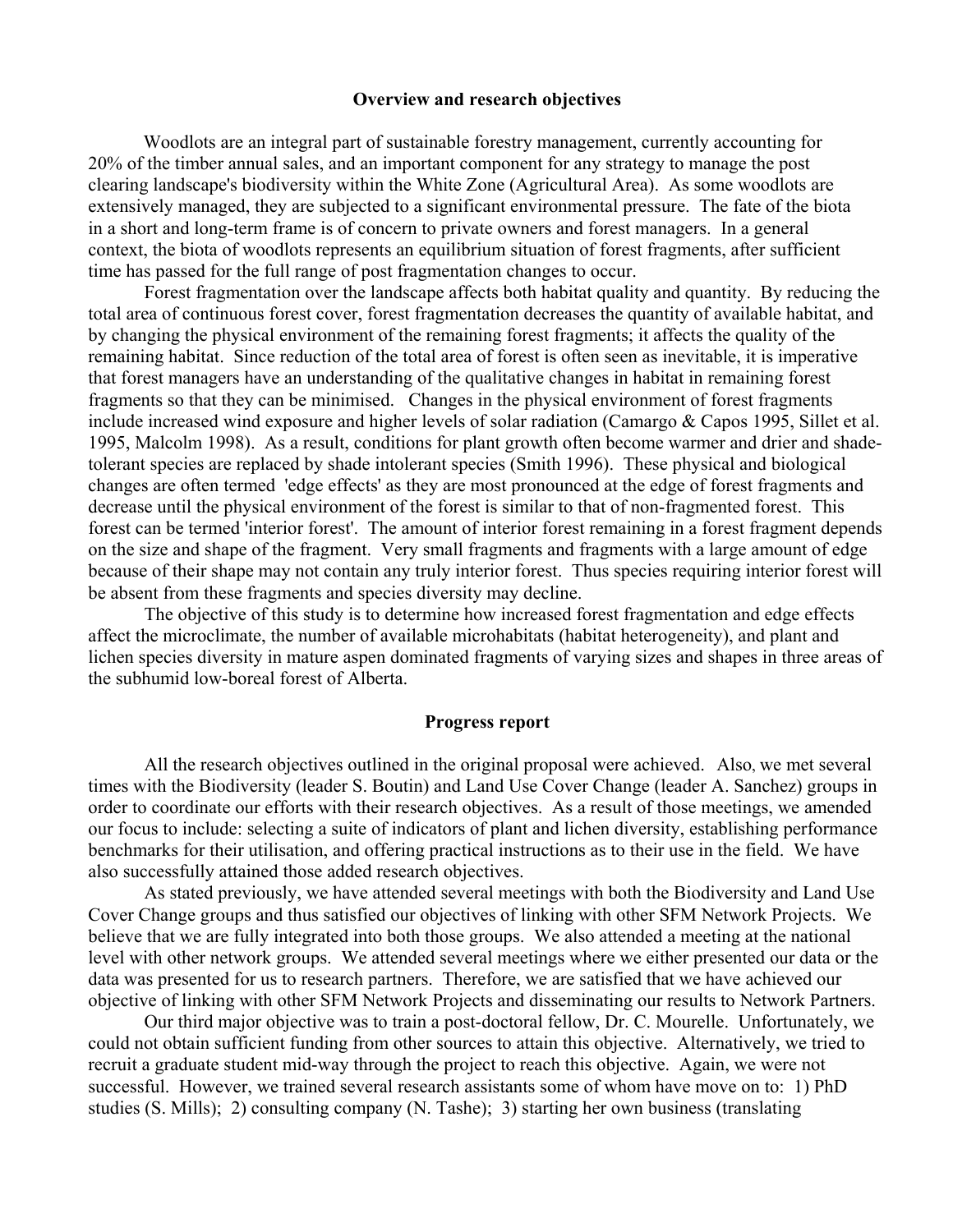environmental documents among others, N. Young); or 4) to different fields (biomedical technician degree, P. Robinson).

## **Key findings**

#### **Edge effects**

Several fragments were studied in three different regions of Alberta: 18 fragments between 54° and 55 °N latitude and between 112° and 114 °W longitude (Athabasca area); 16 between 55° and 56° N latitude and 116° and 117°W longitude (Peace River area); and 11 between 56° and 57°N latitude and 117° and 118°W longitude (Manning area). The aspen dominated upland forest fragments that were selected for study in each region covered the range of sizes and shapes found in the area. Only fragments that were not extensively grazed by livestock and older fragments (> approx 70 years) were selected.

Graphic representations of the relationship between such microclimatic variables as air temperature (Fig. 1), relative humidity (Fig. 2), and light intensity (Fig. 3) that were measured as differences between values inside and outside each fragment show wide variations at each distance from the edge. However, those graphs indicate a trend of diminishing temperature and light intensity and increasing humidity with increasing distance from the margin. Those trends also indicate that air temperature at ground level stabilises at approximately 30 m from the margin while relative humidity and light intensity tend to stabilise at approximately 15 m. Air temperatures at ground level (Fig. 1) indicate differences of up to 15 °C between temperatures inside and outside the fragment. Differences between inside and outside air temperatures at 1 m and 2 m above the soil (not shown) also show trends of decreasing with distance from the edge, but those differences are smaller than those encountered at ground level: up to 7°C at 1 m and up to 6°C at 2 m. Temperatures at 1 m and 2 m above the soil also equilibrated at approximately 15 m from the edge.

**Figure 1**. Relationship between air temperature at ground level measured as differences between temperatures inside and outside the fragment and the distance from the edge of the fragment.



**Figure 2**. Relationship between relative humidity measured as differences between the humidity inside and outside the fragment and the distance from the edge of the fragment.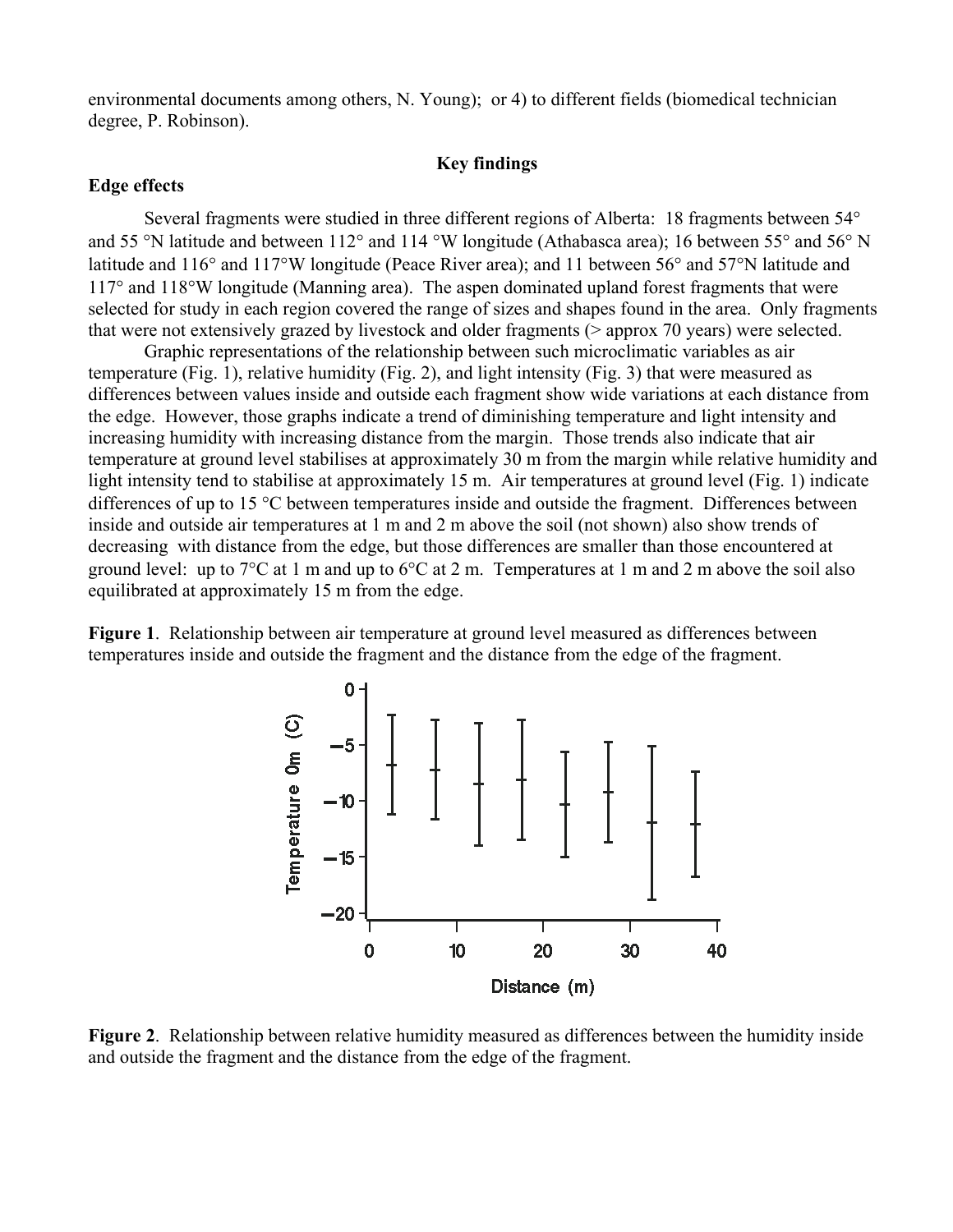

**Figure 3**. Relationship between light intensity as measured by differences between light inside and outside the fragment that were taken simultaneously and the distance from the edge of the fragment.



A multiple regression analysis of species richness at the quadrat level and distance from the edge, microclimatic variables as well as the number of different microhabitats (Table 1) revealed that distance from the edge is consistently the most important variable for vascular plants and mosses and liverworts in each area. The second most important variable for vascular plant species richness changes from area to area and includes the number of microhabitats and microclimatic variables. However, the second most important variable for the richness of bryophytes is always the number of microhabitats. The number of microhabitats is consistently the most important variable for lichen species richness. Distance from the edge is the second most important variable for lichens only in the Peace River area.

To conclude, edge effects on the microclimate extend to approximately 15 m from the margin and significantly affect the number of vascular plant and bryophyte species in fragments from all three areas. Species richness for those two taxa increased with increasing distance from the edge. Lichen species richness was not affected as much by the distance from the edge. An examination of the data indicated that epiphytic lichens were found on trees at the margins of the fragments and this may have negated edge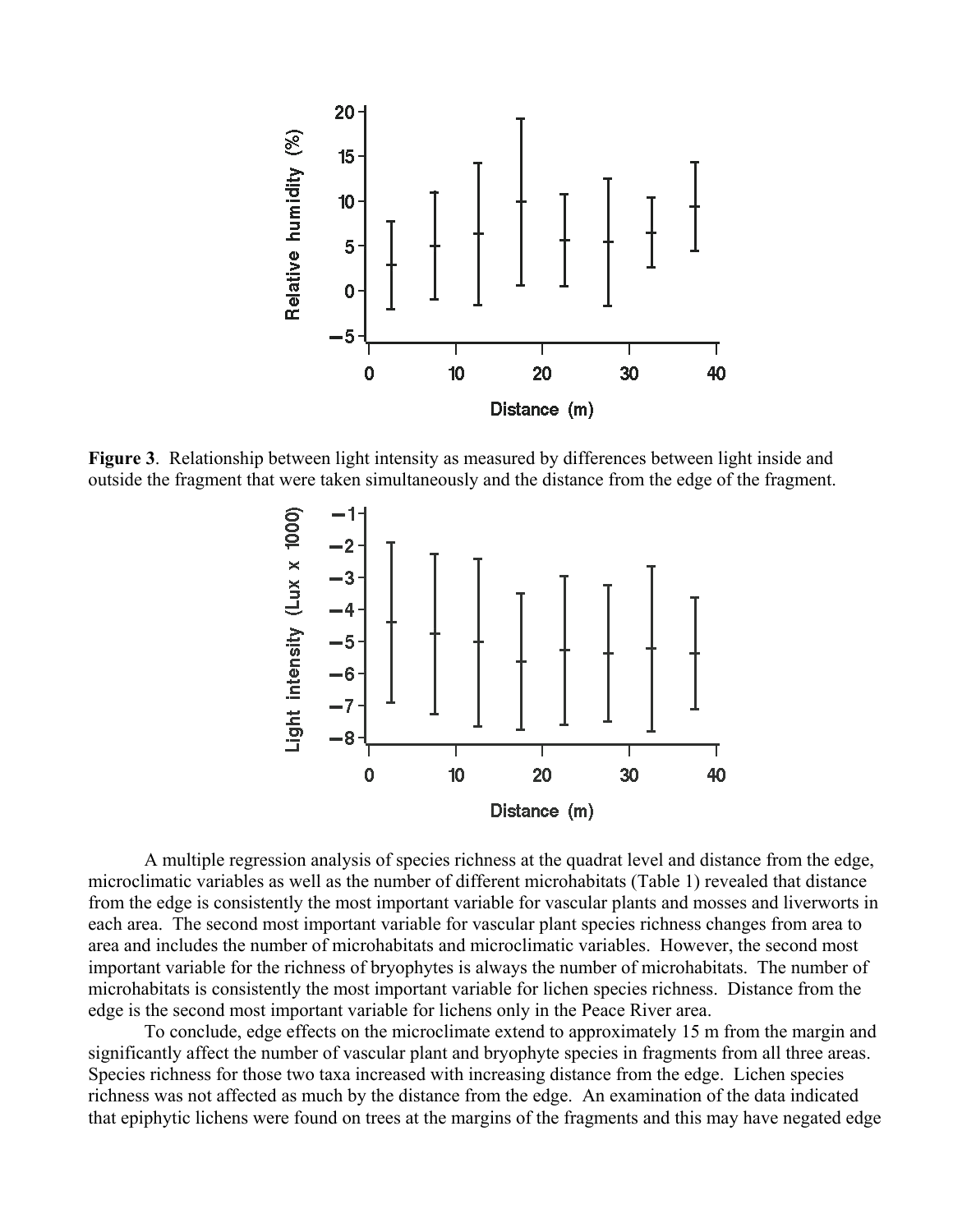effects on this taxon. However, some groups such as *Cladonia* sp and *Peltigera* sp that grow on the forest floor were only found in moderately large to large fragments indicating that they were also affected by the proximity to the edge.

**Table 1**. Multiple linear regression analyses between the number of plant and lichen species and distance from the edge, the number of different microhabitats, air temperatures at ground level (temp 0m) and at 1 m (temp 1m) and 2 m (temp 2m) above the soil surface, relative humidity, and light intensity for fragments in three different areas of Northern Alberta. \*\*\* =  $p$  < 0.005. ns = not significant.

| All species             |            | <b>Vascular Plants</b> |           | Mosses and Liverworts |           | Lichens      |           |  |  |  |  |
|-------------------------|------------|------------------------|-----------|-----------------------|-----------|--------------|-----------|--|--|--|--|
| Variable                | $R^2$      | Variable               | $R^2$     | Variable              | $R^2$     | Variable     | $R^2$     |  |  |  |  |
| Athabasca area          |            |                        |           |                       |           |              |           |  |  |  |  |
| distance                | $0.29$ *** | distance               | $0.19***$ | distance              | $0.29***$ | microhabitat | $0.11***$ |  |  |  |  |
| microhabitat            | 0.37       | temp 1m                | 0.24      | microhabitat          | 0.34      | light        | 0.12      |  |  |  |  |
| light                   | 0.38       | temp 2m                | 0.24      | temp 2m               | 0.34      | temp 0m      | 0.14      |  |  |  |  |
| temp 2m                 | 0.38       | micohabitats           | 0.24      | temp 0m               | 0.35      | distance     | 0.14      |  |  |  |  |
| <b>Peace River area</b> |            |                        |           |                       |           |              |           |  |  |  |  |
| distance                | $0.22$ *** | distance               | $0.22***$ | distance              | $0.18***$ | microhabitat | $0.32***$ |  |  |  |  |
| microhabitat            | 0.31       | microhabitat           | 0.27      | microhabitat          | 0.26      | distance     | 0.45      |  |  |  |  |
| temp 1m                 | 0.33       | temp 0m                | 0.28      | temp 1m               | 0.29      | humidity     | 0.51      |  |  |  |  |
| humidity                | 0.33       | humidity               | 0.28      | humidity              | 0.30      | temp 0m      | 0.53      |  |  |  |  |
| <b>Manning</b> area     |            |                        |           |                       |           |              |           |  |  |  |  |
| distance                | $0.28$ *** | distance               | $0.13***$ | distance              | $0.30***$ | microhabitat | $0.07$ ns |  |  |  |  |
| microhabitat            | 0.34       | temp 1m                | 0.18      | microhabitat          | 0.41      | humidity     | 0.12      |  |  |  |  |
| temp 1m                 | 0.39       | temp 2m                | 0.20      | temp 2m               | 0.41      | distance     | 0.15      |  |  |  |  |
| temp 2m                 | 0.41       | humidity               | 0.20      | temp 0m               | 0.42      | temp 1m      | 0.23      |  |  |  |  |

### **Effects of fragment size and shape on plant and lichen diversity**

The data for all vascular plants for each fragment was entered into a two-way table. The data matrix was organised as fragments forming columns and the presence or absence of each plant species forming the rows. The fragments were ranked according to the number of species that were present, whereas the species were ranked by the number of occurrences on all sites from the most common to the least common. A nested analysis was performed on this table in order to determine if rarer species are found in richer sites (Patterson 1990). Two tests were performed on the results. Each test counted the number of times a species occurs on a less rich site. The first test was a comparison with completely randomized data while the second test kept the species total fixed and assigned presences weighted by site totals. The table was randomised a thousand times.

The statistic that is calculated is the same for both forms of test. The difference is that in one there is a complete randomization (CR) and in the other the randomization is restricted (RR), with the species totals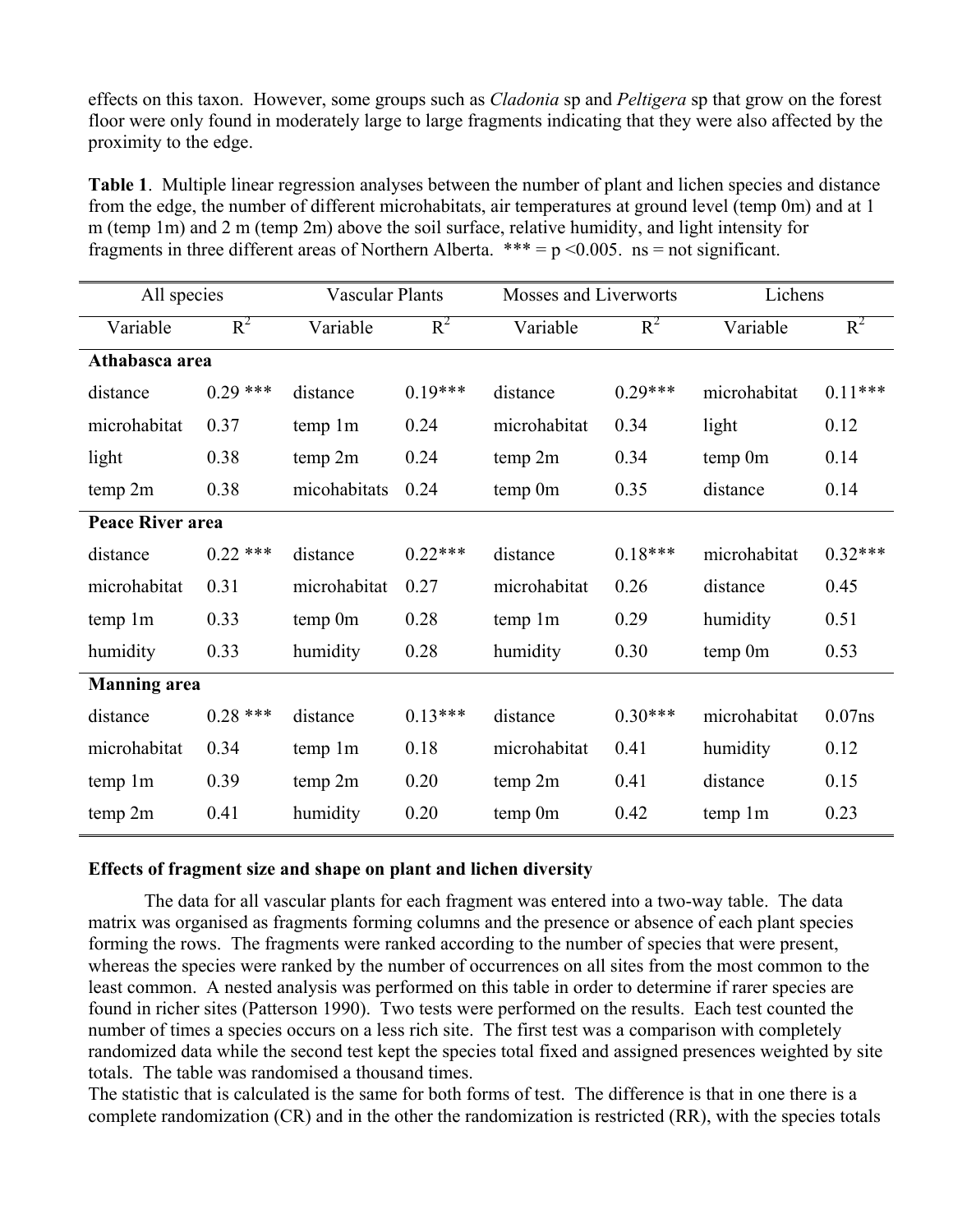constant and the probabilistic assignment weighted by the site totals. The results (Table 2) show that all groups in all regions are significantly nested compared to complete randomness and restricted randomness. Thus, rarer vascular plant, moss and liverwort, and lichen species are found in richer fragments.

**Table 2**. Results form nestedness analyses on the diversity of plants and lichens found in fragments of the sub-humid low-boreal forest in three areas in Northern Alberta. ↑ indicates that the data were significantly nested while ↓ indicates significantly not nested when compared to 2 different null hypotheses.

| Location       | Vascular plants |  | Mosses & liverworts |  | Lichens |  |
|----------------|-----------------|--|---------------------|--|---------|--|
|                |                 |  |                     |  |         |  |
| Athabasca      |                 |  |                     |  |         |  |
| Peace River    |                 |  |                     |  |         |  |
| <b>Manning</b> |                 |  |                     |  |         |  |

Disturbance in this study was measured as the area and perimeter of the fragment where smaller areas and perimeters indicates greater disturbance. Disturbance was also measured as a shape index that accounts for both perimeter and area (Aznar et al. 2003, Forman & Godron 1986). Greater perimeter to area ratios that are the result of disturbance produced smaller shape indices. All three disturbance metrics were highly correlated with each other and with species richness for all three taxa in the three areas (Spearman rank correlation,  $p<0.001$ ). Since the shape index incorporates both area and perimeter, it was used as the measure of disturbance.

There was a significant ( $p < 0.05$ ) linear relationship between the number of different habitats present in each fragment and the shape of the fragments (Fig. 4). There are significant linear or second order polynomial relationships ( $p < 0.05$ ) between species richness for all taxa and the shape of the fragments for each of the three areas (Fig. 5).  $R^2$  values ranged between 0.58 for lichens in the Peace River area and 0.97 for mosses and liverworts in the Manning area. The only relationship that was significantly improved by the addition of a second order polynomial was for vascular plants in the Athabasca area.

**Figure 4**. Relationship between the number of different microhabitats and the shape of fragments located in three areas of the subhumid low-boreal Forest of Northern Alberta.

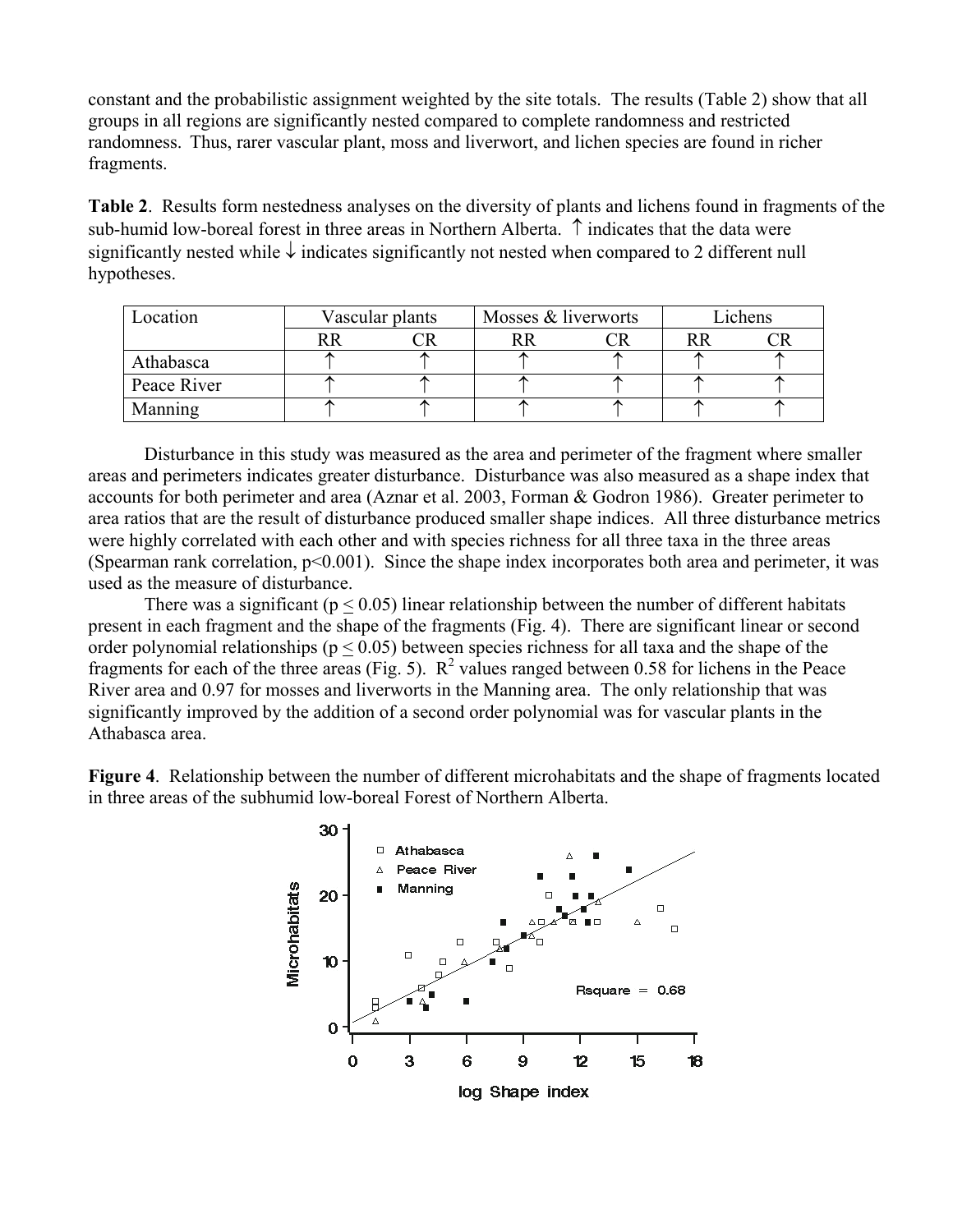**Figure 5**. Relationship between vascular plant, bryophyte and lichen species richness and the log of the shape index of fragments located in three areas of the subhumid low-boreal forest in Northern Alberta.



In conclusion, the size and shape of fragments play a significant role in determining habitat heterogeneity and species richness for all taxa. Smaller fragments have fewer habitats and fewer species. Size and shape are also related to the abundance of rarer species since larger fragments are richer in species and those richer fragments contain more rare species.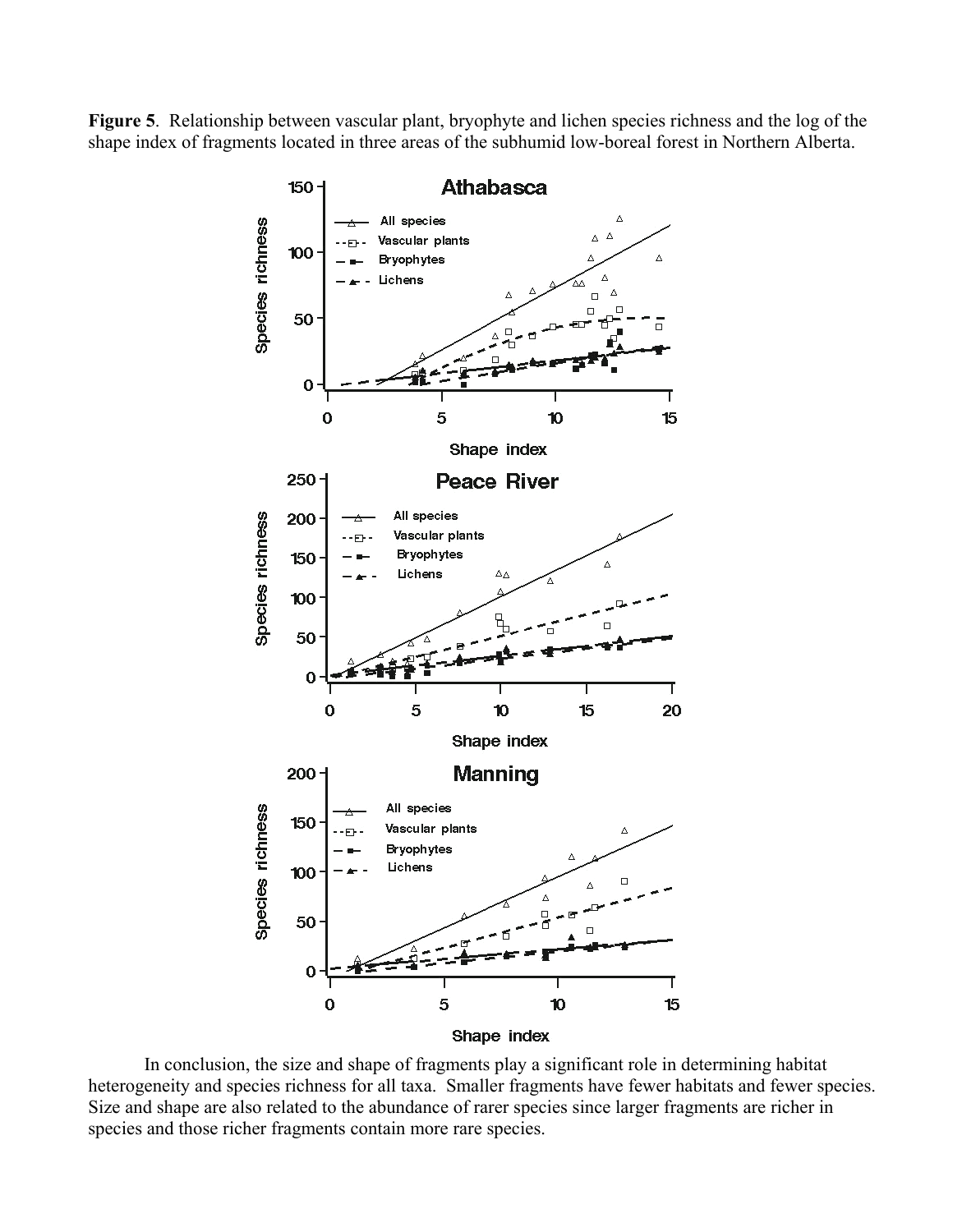#### **Indicator species analyses**

An Indicator Species Analysis (ISA) and TWINSPAN functions in PC-ORD (McCune & Mefford 1997) were used to identify species indicative of species diversity and by extension fragment size and shape. ISA calculates the indicator value (i.v.) (% of perfect indication) for each species in each predefined group by multiplying the species' proportional abundance by its' proportional frequency for that group (Dufrêne & Legendre 1997) while TWINSPAN is a hierarchical divisive clustering method that classifies sites and species (Hill 1979).

The first TWINSPAN division using the frequency all species in each fragment separated the smallest woodlots from all others in all three areas. In all cases, *Brachythecium campestre* was the indicator of the larger fragments. The division of the group of large fragments, separated largest fragments from those of intermediate size based on the presence of *Hylocomnium splendens*. These were the only meaningful TWINSPAN divisions. This analysis found both *Brachythecium campestre* and *Hylocomnium splendens* to be indicators of fragment groupings that correspond to different levels of fragment size and shape.

 The three TWINSPAN groups that were distinguished in each area were then subjected to Indicator Species Analysis (ISA) in order to select other indicators for each group. Only species that had indicator values over 65 (with a maximum of 100) and that were consistently found in all three areas were selected. Indicators of larger fragments in order of decreasing indicator value were: *Hylocomium splendens*, *Pleurozium schreberi*, *Ptilium crista-castrensis*, and *Mitella nuda*. Indicators of the smaller fragments were: *Brachythecium campestre*, *Linnaea borealis*, *Cladonia* species, and *Rubus pubescens*. Although TWINSPAN did not select an indicator species for the intermediate group, the ISA analysis selected several indicators that were found in all three areas: *Peltigera* species, *Lonicera dioica*, and *Ribes triste*.

#### **Performance benchmarks of species loss**

In this study, the absence of *Brachythecium campestre*, a medium sized moss species that forms yellow green mats, *Cladonia*, are relatively small upright lichens found on the forest floor or on rotting logs, and two relatively small trailing perennial vascular plant species, *Linnaea borealis* and *Rubus pubescens*, are not only indicative of small fragments but also of fragments containing less than 45 species (performance benchmark) (Fig. 6). Fragments that do not contain any of those species are realistically too small to 1) protect a portion of the site from edge effects or 2) preserve most of the species found in the area.

As the extent of fragmentation decreases (shape index is bigger), and total species richness increases, a different suite of indicator species can be used to monitor fragments of intermediate size and shape. The presence of *Peltigera*, a large leafy lichen genus found on the forest floor or on rotten logs, and two shrubs, *Lonicera dioica* and *Ribes triste* is indicative of fragments that contain more than 65 species (Fig. 7).

The presence of three mosses normally found in shaded coniferous dominated communities in the boreal forest is indicative of larger fragments that contain more than 85 species (Fig. 8). The three mosses, *Pleurozium schreberi*, *Hylocomnium splendens* and *Ptilium crista-castrensis* are large feather mosses that are relatively easy to identify. Fragments that contain those three species also contain most of the species found in each area. *Mitella nuda*, a small perennial vascular plant, can also be used as an indicator of larger fragments.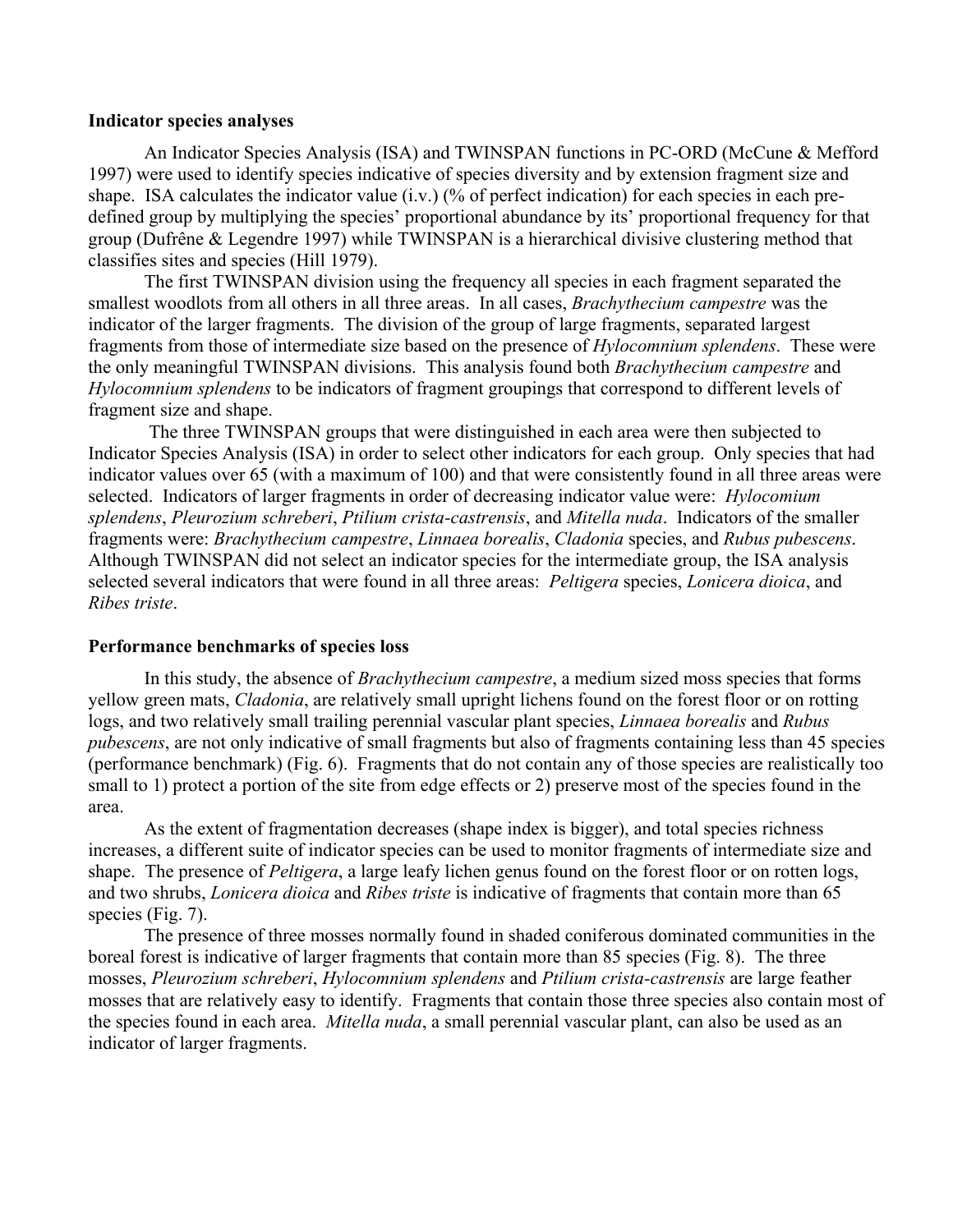**Figure 6.** The relationship between the frequency of occurrence of 3 indicator species and the genus *Cladonia* that have a performance benchmark of 45 species and total species richness for 45 fragments of the subhumid low-boreal forest in Northern Alberta.



∆Cladonia □Brachythecium campestre ■Linnaea borealis ▲Rubus pubescens

**Figure 7.** The relationship between the frequency of occurrence of 2 indicator species and the genus *Peltigera* that have a performance benchmark of 65 species and total species richness for 45 fragments of the subhumid low-boreal forest in Northern Alberta.



 $\triangle$  Peltigera  $\Box$  Lonicera dioica  $\blacksquare$  Ribes triste

In conclusion, three suites of species that are indicative of fragment size and shape, habitat heterogeneity, and species richness can be used to monitor fragments without having to measure them or do a detailed analysis of the flora. Species that were selected are, for the most part, easily identifiable. Species in each suite are best used together since a fragment may have one or a combination of species but not all of them as shown in Figures 6, 7 and 8.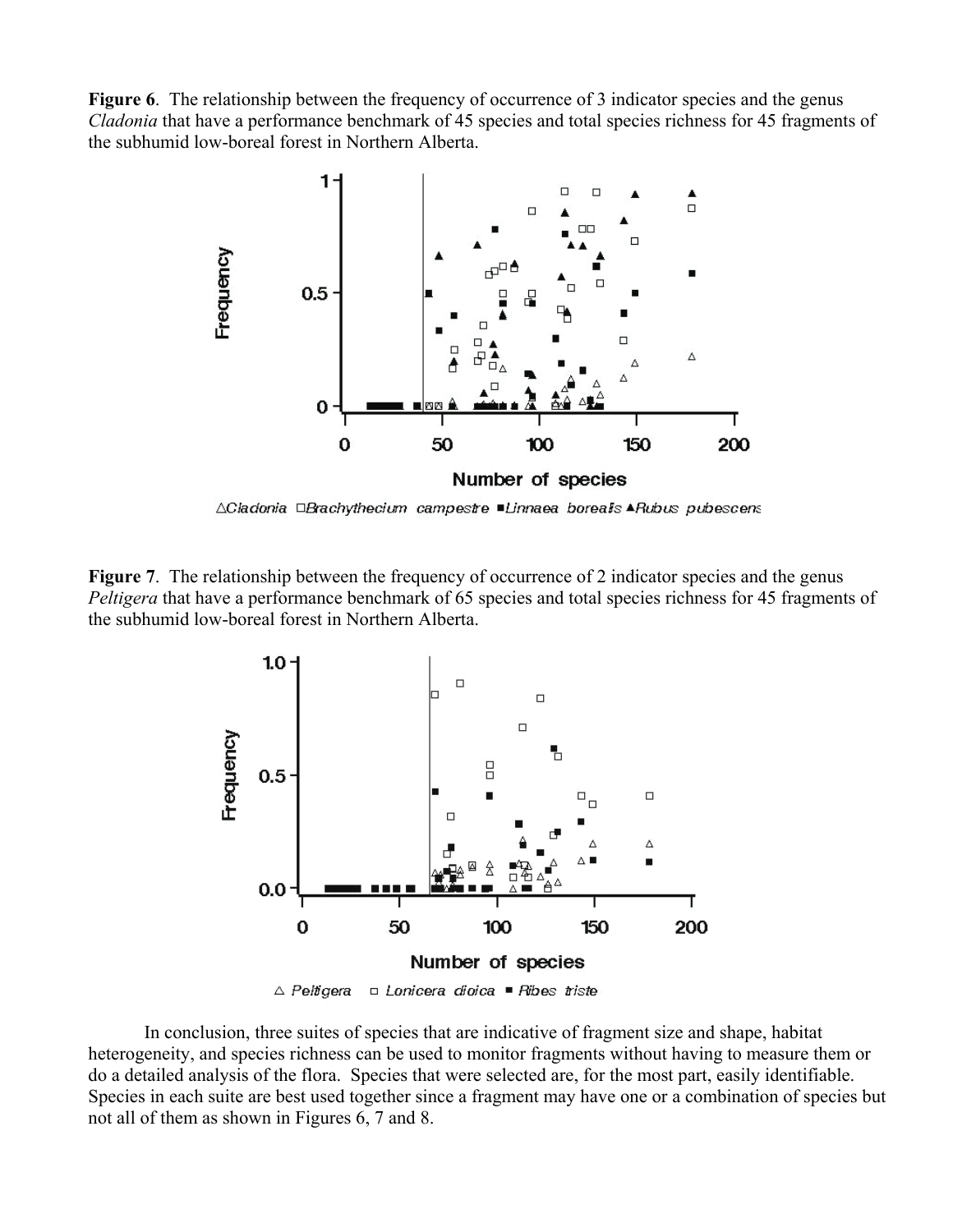**Figure 8.** Relationship between the frequency of occurrence of 3 indicator species that have a performance benchmark of 85 species and total species richness for 45 fragments of the subhumid lowboreal forest in Northern Alberta.



∆Pleurozium schreberi □Hylocomium splendens ■Ptilum crista-castrensis

#### **Contributions to the advancement of knowledge**

This project contributes to our knowledge of the role of fragmentation on plant and lichen diversity at different scales in aspen dominated communities in the subhumid low-boreal forest. This problem had not been explicitly studied previously. This is one of only a handful of studies that has examined effects of fragmentation on vascular plants, mosses and lichens together. Most studies of this nature focus on only one taxon. As a result, this project adds to our understanding of the relative of importance of several environmental variables on each taxon's diversity.

Also, this project sheds new light on the role of habitat heterogeneity on moss and lichen diversity in general as well as in severally fragmented landscapes. Previous studies of this nature focused on the role of habitat heterogeneity alone and did not relate that variable to other such factors as microclimate and edge effects. Thus, results of this research may prove to be an important contribution to protecting bryophyte diversity in fragmented habitats. We feel that this is a significant contribution to the field of bryophyte and lichen ecology.

Although plant and lichen species have often been used as indicators of different kinds of environmental disturbances, this may be the first utilisation as indicators of plant and lichen diversity in severally fragmented forests. Those indicators can also be used to indirectly measure effects of fragment size and shape, edge effects and habitat heterogeneity. As a result, this research provides important guidelines for the management of private woodlots immersed in an agricultural matrix in order to minimize edge effects and maximize diversity.

#### **Practical applications of the research**

The indicator species and their benchmarks that were selected in this study can be used to monitor effects of fragmentation on plant and lichen diversity in mature upland aspen dominated communities of the subhumid low-boreal forest. These fragments can be the result of such different types of land use as logging, agriculture or urban development. Although the method was developed for fragments in an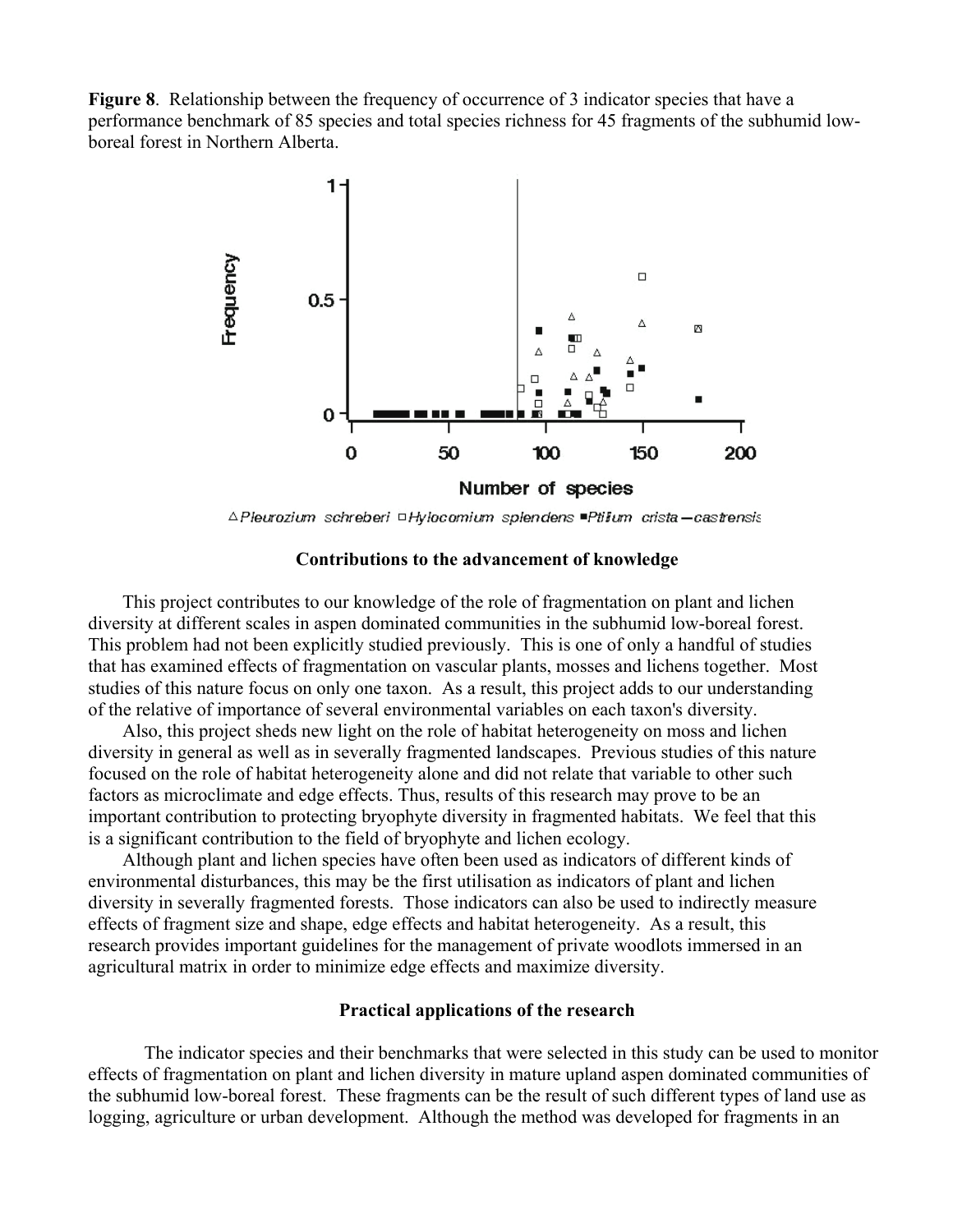agricultural matrix, it can readily be applied to measure the effectiveness of such smaller upland fragments as residuals that are left on the landscape after logging or parkland in an urban matrix after clearing for housing developments.

The indicator species method is inexpensive and relatively easy to apply. Fragments should be sampled no less than three years after the surrounding forest has been cleared to ensure that species have equilibrated to the modified habitat. In order to document species occurrence and abundance, one can use the following method: 1) walk along one or several straight lines from one edge of the fragment to the other; 2) determine indicator species presence at approximately 5 m intervals along each line within a radius of approximately 2.5 m (the number of lines walked should permit observations at a minimum of 20 plots); 3) calculate the frequency of occurrence of each indicator species by dividing the number of plots in which the species was found by the total number of plots; 4) if values for one or several species within each of the three suites of indicators are greater than 0.2, then the benchmark for that suite of species can be applied to the fragment. For example, if the frequency of occurrence of *Hylocomium splendens* is greater than 0.2 and *Ptilium crista-castrensis* and/or *Pleurozium schreberi* were also found, then it would be safe to assume that there are more than 85 species in the fragment and it is of sufficient size to protect at least a portion of the interior from edge effects. We recommend that at least one mature aspen dominated fragment containing *Pleurozium schreberi*, *Hylocomnium splendens* and *Ptilium cristacastrensis* remain on the landscape until other such communities reach maturity in order to protect as much plant and lichen diversity as possible in the area.

#### **Related research to be undertaken**

This study only analysed plant and lichen diversity in mature aspen dominated fragments of the subhumid low-boreal forest. Results cannot and should not be applied to other such communities as white spruce dominated fragments or wetland sites that are found in the same area. Each of those communities would require separate analyses of the same intensity as was applied to the aspen dominated sites. It is quite likely that each of those communities harbor different plant and lichen species and would also require different stand sizes to protect against edge effects.

We deliberately selected fragments that were not under any recognisable pressure from the surrounding land use in agricultural zones. It would certainly be necessary to examine effects of fertilizer and weed control applications in adjacent fields on plants and lichens in fragments. Also, a significant proportion of the fragments are heavily grazed by cattle. Grazing visibly impacts the fragments but, to our knowledge, there have not been any studies that have focused on impacts of those aspects of land use on moss and lichen diversity.

In order for us to understand the impacts of land use in the agricultural zone of the subhumid lowboreal forest on plant and lichen diversity, all the different community types and anthropogenic pressures on fragments need to be studied. It is only then that we can determine how much of the remaining forest actually retains enough of the original diversity to protect that diversity at the landscape level.

#### **Acknowledgements**

We wish to thank the following field personnel for their contributions to this project: Pierre Robinson, Natasha Young, Abigail Vandebergh, Sherri Nash, and Natalie Tashe. We would also like to thank Suzanne Mills and Martina Krieger for the identification of the bryophytes and Pierre Robinson for the identification of the lichens. We are indebted to Dorothy Fabian of the Department of Biological Sciences of the University of Alberta for her help in identifying vascular plants. The Sustainable Forest Management Network, the Stanley Greene award from the American Bryological and Lichenological Society granted to L.D. Gignac, and NSERC granted to M.R.T. Dale provided funding for this project.